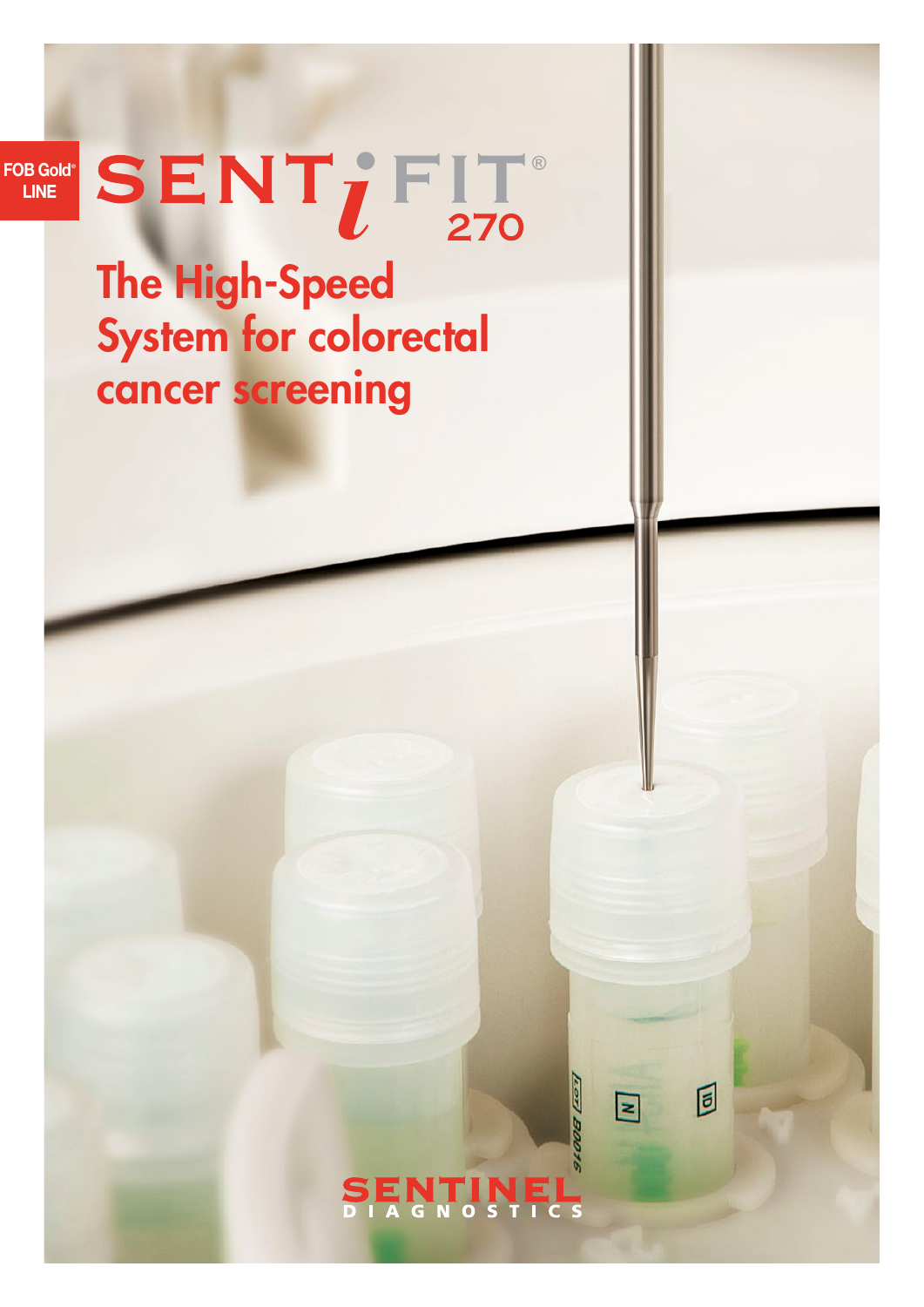# THE FULLY AUTOMATED QUANTITATIVE FIT SYSTEM

# Designed for the Fecal Immunochemical Test to detect human hemoglobin



# Piercing probe

FOB Gold<sup>®</sup> LINE



# $\Gamma$ **<sup>** $\Gamma$ **</sup>** $\overline{\phantom{a}}$ **system**

- Immunochemical determination of human hemoglobin in feces
- High sensitive and specific hemoglobin detection with FOB Gold® latex reagent
- System detects appropriate level of buffer and potential presence of macroaggregates in sample device, providing completely reliable results.
- Continuous loading of samples
- Working speed up to 270 tests/hour
- Automatic rerun of diluted samples

## $FIT<sup>°</sup>$  **pierceTube**

- Ready to use for the collection of stool samples
- Hygienic and safe
- Patented pierceable tube (Patent No. EP2223656B1)
- Only one side opening (collection side)
- Single step analysis: load the SENTiFIT® pierceTube onto the sample tray and start testing
- Automated reading through unique sample ID barcode label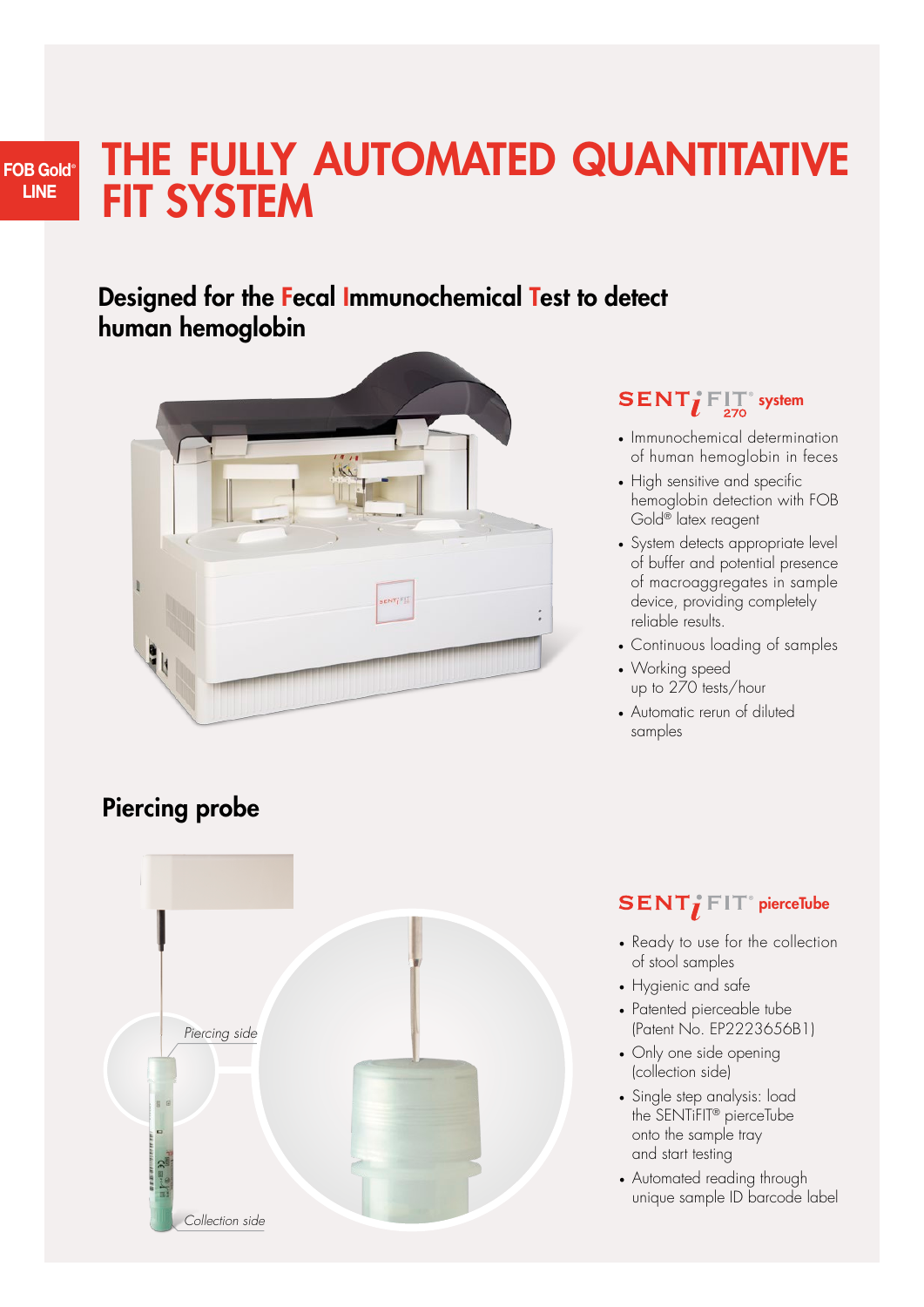#### FOB Gold<sup>®</sup> LINE

## **SENT; FIT 270**

#### **CALIBRATION**



- Automatic check of calibration curve: calibration reliability
- Calibration on-board stability: 30 days
- Calibrator Kit: liquid and ready to use • Automatic on-board dilution

#### MAIN SCREEN



- One button start: easy to use
- Sample tray monitoring: visual sample check
- Sample time processing: workload . optimization • Reagent tray monitoring: automatic update of remaining tests

#### WASHING STATION



- 72 reading cuvettes, checked after every test
- Semi-disposable cuvettes: reduced waste and cost reduction

• Acid and alkaline washing solutions: accurate cuvette cleaning with no sample carryover

#### SAMPLE MONITORING



- Reaction curve visualization for each sample reaction
- Export data file (CSV format)
- Automatic prozone check to avoid any false negative results
- Complete sample traceability

#### **QC MONITOR**



- Daily and cumulative QC graphs for trend monitoring
- Export data file (CSV format) for
- Liquid and ready to use positive and negative controls for reliable patient results

# statistical analysis

#### REAGENT TRAY



- Refrigerated for long on-board reagent stability
- Automatic reagent barcode reader: time-saving
- Multiple (5 set) reagent vials loading: high capacity for long working session